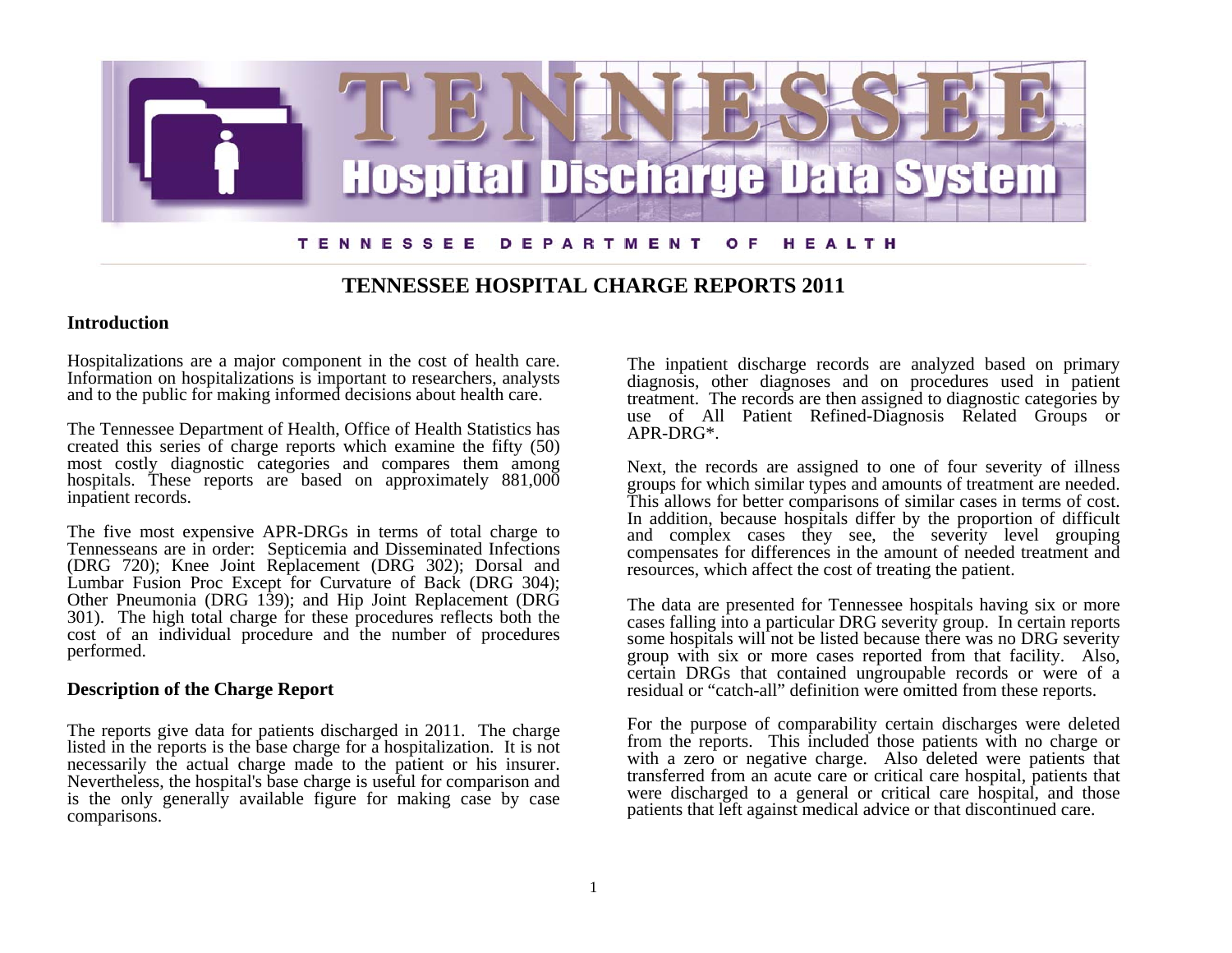Discharge records to the Department of Health are limited in the number of diagnoses and procedures that can be reported. An occasional severe case may exceed these limits and certain diagnoses and/or procedures might not be reported. This could result in an under-estimation of the severity of that discharge.

To see the hospital data for one of the fifty (50) DRGs in this report, go to pages 3 and 4 and click anywhere on the line containing the selected DRG. Hospitals reporting that DRG are listed in county order and sorted by hospital ID number within each county. Each hospital's data is on one row of the report. The last line in each report is the state total giving information based on all the discharges in Tennessee for that APR-DRG.

#### **Using the Charge Report**

To explain the use of these data look at the report below for "Pulmonary Edema & Respiratory Failure (DRG133)". In this example only one hospital is shown for illustration purposes. The first row provides information for Anderson County's Methodist Medical Center of Oak Ridge. In 2011, 54 cases of pulmonary edema were reported at this facility in the moderate severity group. These 54 cases had a median charge of \$10,654 (rounded to the nearest dollar amount). A total of 110 cases were reported in the major severity

level, having a median charge of \$16,121 and 102 cases fell into the severe group, having a median charge of \$36,102. Fewer than six cases fell into the minor severity group and as a result, this information was not reported.

#### **Conclusion**

The purpose of these reports is to show comparative charges among Tennessee hospitals for performing comparable treatments at similar levels of difficulty and complexity. This information, while not an exact representation of the actual cost per patient, provides useful information to public health researchers, business analysts, and the general public.

For more information, contact the Tennessee Department of Health, Office of Health Statistics at 615-741-4939 or at HealthStatistics.Health@state.tn.us[.](mailto:HealthStatistics.Health@state.tn.us) 

\*These reports were produced using proprietary computer software created, owned and licensed by the 3M Company. All copyrights in and to the 3M APRTM Software, and to the 3M APR<sup>TM</sup> DRG classification system(s) (including the selection, coordination and arrangement of all codes). All rights reserved.

### **2011 TENNESSEE HOSPITAL DISCHARGE DATA Number of Cases and Median Charges (\$) Based on APR-DRGs\* By Hospital Name and County Location**

## **PULMONARY EDEMA & RESPIRATORY FAILURE (DRG 133)**

| County       | <b>Hospital Name</b>                  | <b>Minor</b><br>Number   Charge |        | <b>Moderate</b><br><b>Number</b> |        | <b>Major</b><br><b>Charge   Number   Charge   Number  </b> |        | <b>Severe</b> | <b>Charge</b> |
|--------------|---------------------------------------|---------------------------------|--------|----------------------------------|--------|------------------------------------------------------------|--------|---------------|---------------|
| Anderson     | 0120 Methodist Medical Ctr. Oak Ridge |                                 |        | 54                               | 10.654 | .10                                                        | 16.121 | 102           | 36,102        |
| <b>State</b> | <b>All Hospitals</b>                  | 33                              | 15.501 | 1.773                            | 15.988 | 3.423                                                      | 22,430 | 2,835         | 41,317        |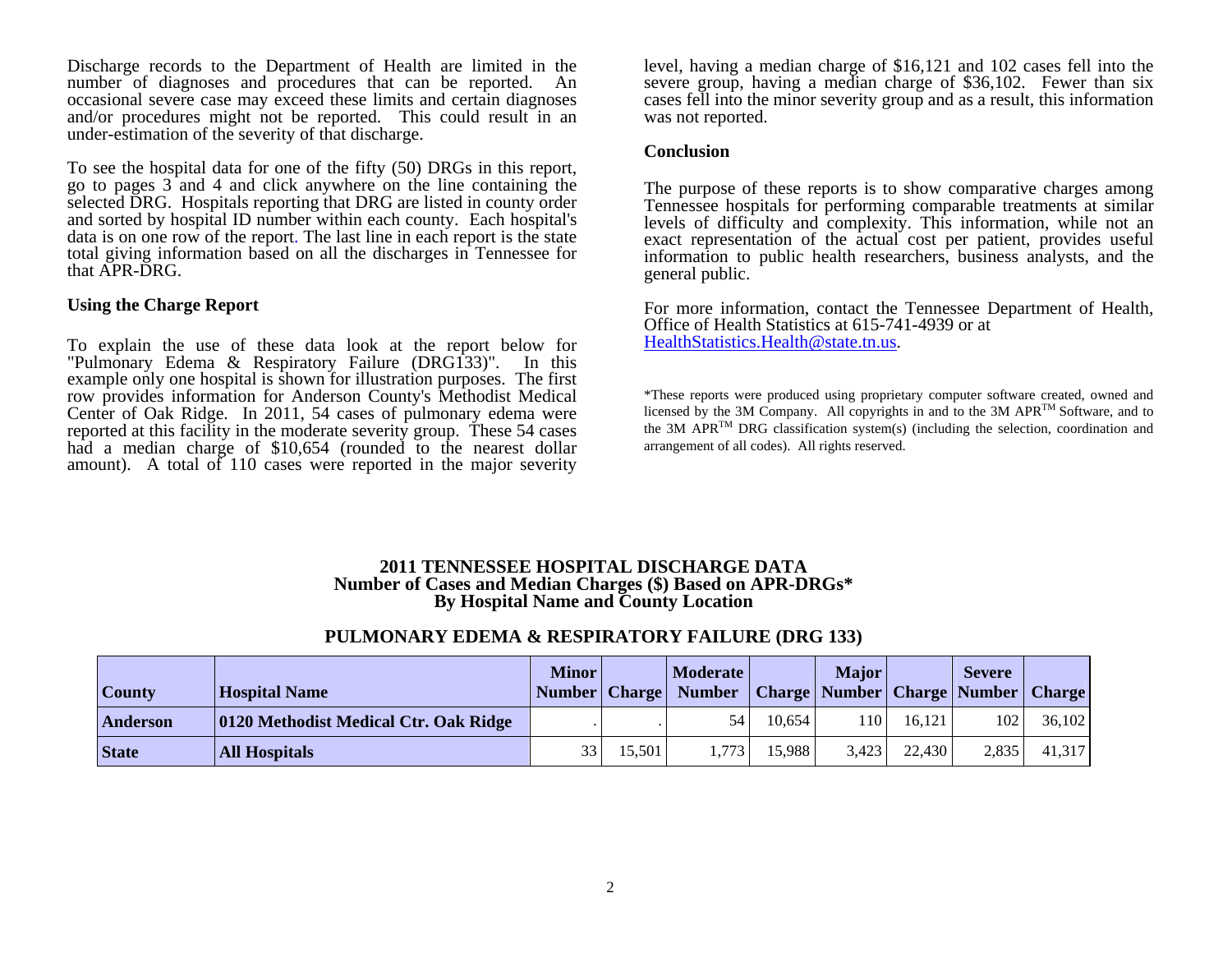# **TENNESSEE HOSPITAL DISCHARGE REPORTS 2011**

| <b>TABLE OF CONTENTS</b>                                                     |
|------------------------------------------------------------------------------|
| TRACHEOSTOMY W MV 96+ HOURS W EXTENSIVE PROCEDURE OR ECMO (DRG 004)          |
| TRACHEOSTOMY W MV 96+ HOURS W/0 EXTENSIVE PROCEDURE (DRG 005)                |
| CRANIOTOMY EXCEPT FOR TRAUMA (DRG 021)                                       |
| EXTRACRANIAL VASCULAR PROCEDURE (DRG 024)                                    |
| CVA & PRECEREBRAL OCCLUSION W INFARCT (DRG 045)                              |
| SEIZURE (DRG 053)                                                            |
| MAJOR RESPIRATORY & CHEST PROCEDURES (DRG 120)                               |
| OTHER RESPIRATORY & CHEST PROCEDURES (DRG 121)                               |
| RESPIRATORY SYSTEM DIAGNOSIS W VENTILATOR SUPPORT 96+ HOURS (DRG 130)        |
| PULMONARY EDEMA & RESPIRATORY FAILURE (DRG 133)                              |
| MAJOR RESPIRATORY INFECTIONS & INFLAMMATIONS (DRG 137)                       |
| OTHER PNEUMONIA (DRG 139)                                                    |
| CHRONIC OBSTRUCTIVE PULMONARY DISEASE (DRG 140)                              |
| CARDIAC DEFIBRILLATOR & HEART ASSIST IMPLANT (DRG 161)                       |
| CARDIAC VALVE PROCEDURES W/O CARDIAC CATHETERIZATION (DRG 163)               |
| CORONARY BYPASS W CARDIAC CATH OR PERCUTANEOUS CARDIAC PROCEDURE (DRG 165)   |
| CORONARY BYPASS W/O CARDIAC CATH OR PERCUTANEOUS CARDIAC PROCEDURE (DRG 166) |
| PERM CARDIAC PACEMAKER IMPLANT W/O AMI, HEART FAILURE OR SHOCK (DRG 171)     |
| PERCUTANEOUS CARDIOVASCULAR PROCEDURES W AMI (DRG 174)                       |
| PERCUTANEOUS CARDIOVASCULAR PROCEDURES W/O AMI (DRG 175)                     |
| ACUTE MYOCARDIAL INFARCTION (DRG 190)                                        |
| CARDIAC CATHERERIZATION W CIRC DISCORD EXC ISCHEMIC HEART DISEASE (DRG 191)  |
| CARDIAC CATHETERIZATION FOR ISCHEMIC HEART DISEASE (DRG 192)                 |
| <b>HEART FAILURE (DRG 194)</b>                                               |
| CARDIAC ARRHYTHMIA & CONDUCTION DISORDER (DRG 201)                           |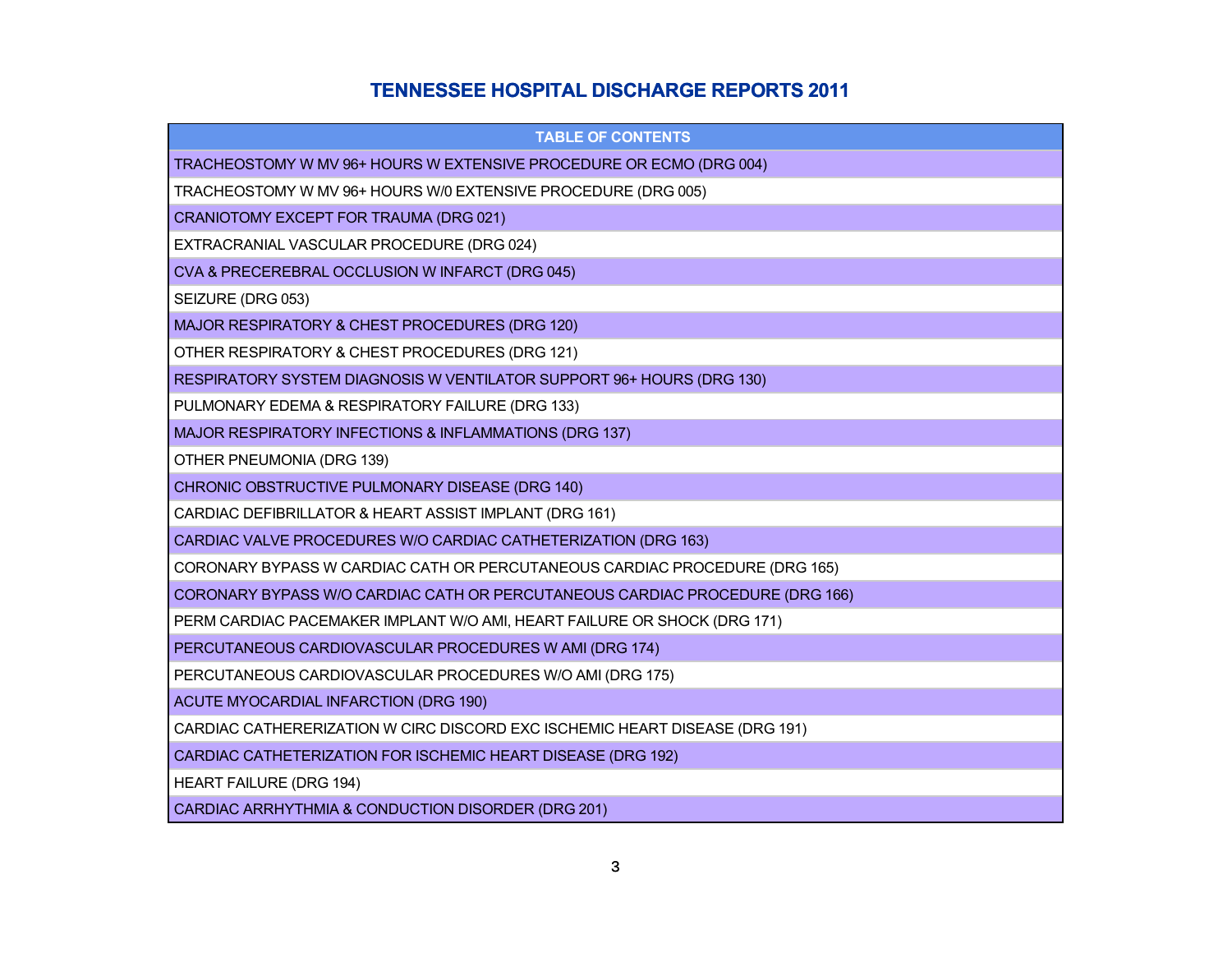# **TENNESSEE HOSPITAL DISCHARGE REPORTS 2011**

| <b>TABLE OF CONTENTS</b>                                                      |
|-------------------------------------------------------------------------------|
| MAJOR STOMACH, ESOPHAGEAL & DUODENAL PROCEDURES (DRG 220)                     |
| MAJOR SMALL & LARGE BOWEL PROCEDURES (DRG 221)                                |
| NON-BACTERIAL GASTROENTERITIS, NAUSEA & VOMITING (DRG 249)                    |
| LAPAROSCOPIC CHOLECYSTECTOMY (DRG 263)                                        |
| DISORDERS OF PANCREAS EXCEPT MALIGNANCY (282)                                 |
| HIP JOINT REPLACEMENT (DRG 301)                                               |
| KNEE JOINT REPLACEMENT (DRG 302)                                              |
| DORSAL & LUMBAR FUSION PROC EXCEPT FOR CURVATURE OF BACK (DRG 304)            |
| HIP & FEMUR PROCEDURES FOR TRAUMA EXCEPT JOINT REPLACEMENT (DRG 308)          |
| KNEE & LOWER LEG PROCEDURES EXCEPT FOOT (DRG 313)                             |
| SHOULDER, UPPER ARM & FOREARM PROCEDURES (DRG 315)                            |
| CERVICAL SPINAL FUSION & OTHER BACK/NECK PROC EXC DISC EXCIS/DECOMP (DRG 321) |
| CELLULITIS & OTHER BACTERIAL SKIN INFECTIONS (DRG 383)                        |
| <b>RENAL FAILURE (DRG 460)</b>                                                |
| KIDNEY & URINARY TRACT INFECTIONS (DRG 463)                                   |
| <b>CESAREAN DELIVERY (DRG 540)</b>                                            |
| VAGINAL DELIVERY (DRG 560)                                                    |
| NEONATE BIRTHWT >2499G, NORMAL NEWBORN OR NEONATE W OTHER PROBLEM (DRG 640)   |
| CHEMOTHERAPY (DRG 693)                                                        |
| INFECTIOUS & PARASITIC DISEASES INCLUDING HIV W O.R. PROCEDURE (DRG 710)      |
| SEPTICEMIA & DISSEMINATED INFECTIONS (DRG 720)                                |
| MAJOR DEPRESSIVE DISORDERS & OTHER/UNSPECIFIED PSYCHOSES (DRG 751)            |
| BIPOLAR DISORDERS (DRG 753)                                                   |
| <b>REHABILITATION (DRG 860)</b>                                               |
| MUSCULOSKELETAL & OTHER PROCEDURES FOR MULTIPLE SIGNIFICANT TRAUMA (DRG 912)  |